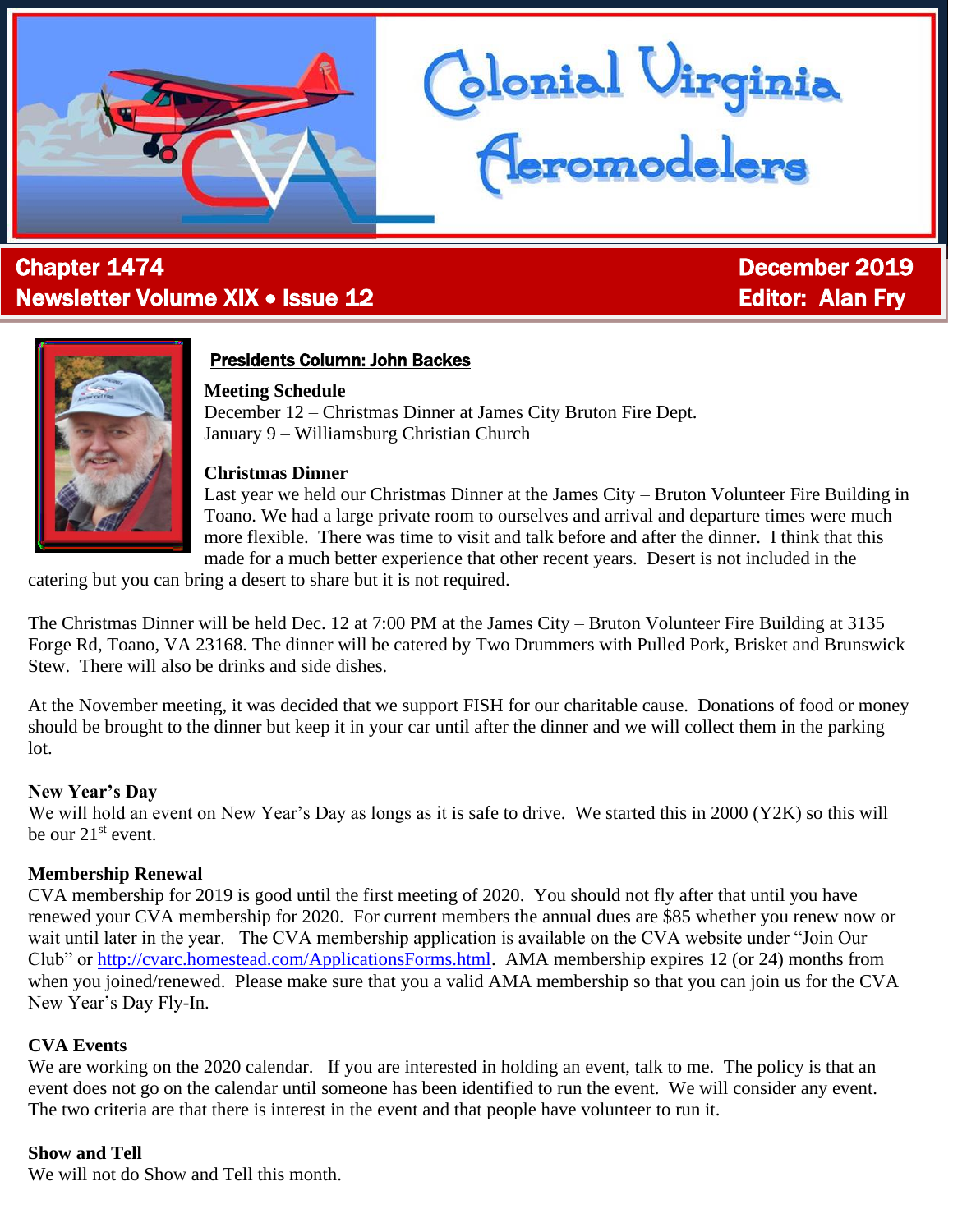**Contact Me** Phone: 757-876-1241 Email: [jb753@cox.net](mailto:jb753@cox.net) Address: 8630 Diascund Road, Lanexa, Va. 23089



## Secretary's Report: Fred Hill

CVA Meeting – November 14, 2019

The meeting was called to order at 7:00pm by John Brakes. A total of 12 members were present. The were no additions or corrections to the October 10 2019 meeting notes, the minutes were approved.

## **Treasure's Report – Jon Persons**

The following bills were paid. United Site Services  $-2$  months paid \$120.57. Tex Harrison for food for the last three events \$194.61. Bill Talbot - \$21.20 for gas for field maintenance. Income – One new member – Steven Flores WOW event - \$230; ICE event \$186 The operating fund, mower fund and PayPal account total were reported

#### **Site Improvements – Bill Talbot**

Grass cutting has slowed down as the weather gets cooler. We still need to have a day to work on the fences.

#### **Activities**

1. January 1 2020 – First Fly 2. Unofficial Night fly – weather permitting, will be announced as far in advance as possible 3. Indoor Fly- Black Friday

**Safety – Cliff Casey** No report

**Training – Alan Fry** No report

#### **Old Business**

Discussed the Christmas Party. Need to pay one week prior to event. Cost \$30.00 per person. Bring a desert if you like. December 12, 2019 7pm at Toano Fire Hall.

#### **New Business**

FISH was chosen as the charity for the Christmas dinner. Randy Rogers volunteered for coordinate the collection and to bring it down to the FISH offices.

#### **Show and Tell**

There was a general discussion about the care and maintenance of gas engines

The meeting was adjourned at 7:50pm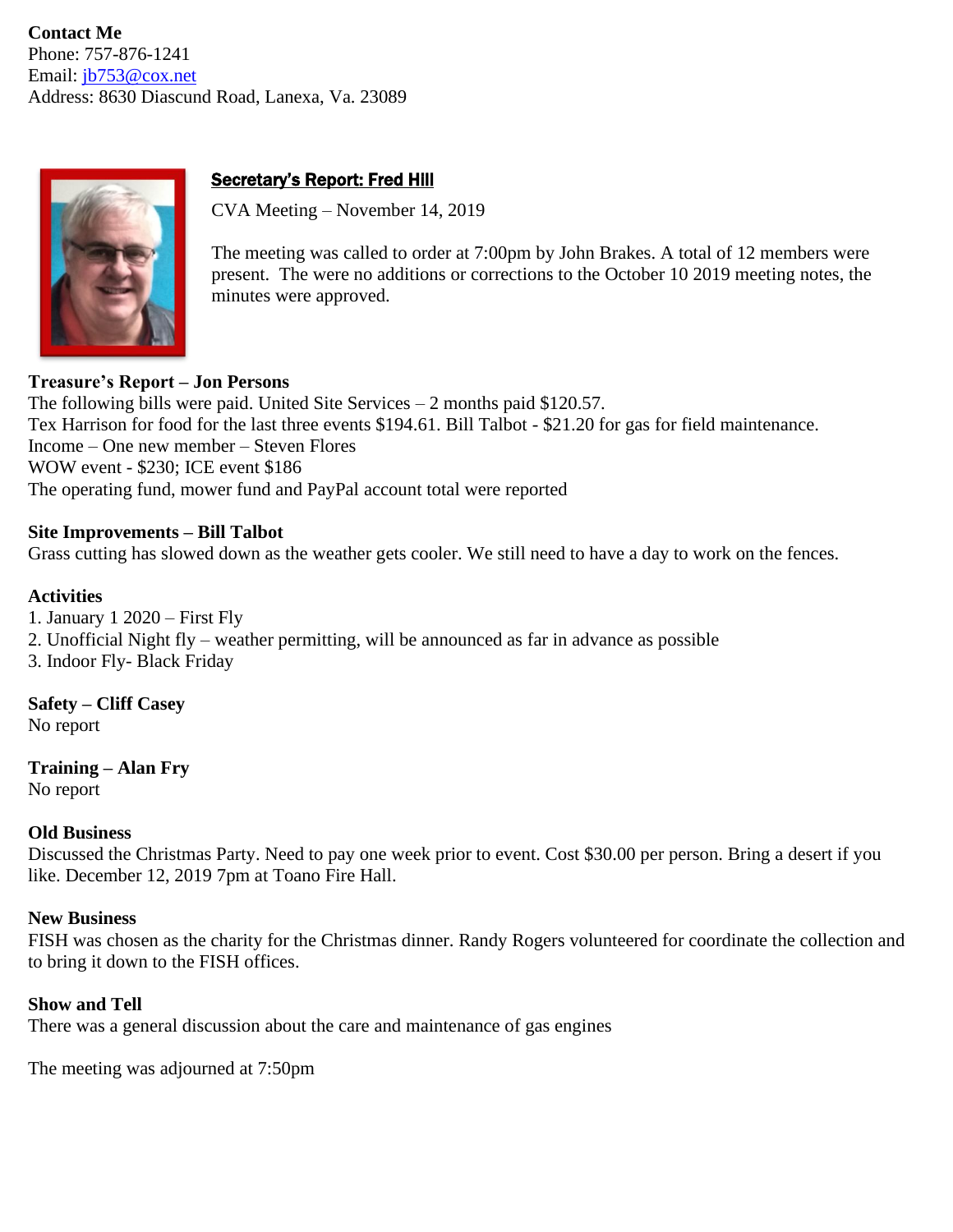

## Training: Alan Fry

## **Website of the Month**

This month's website of the month was submitted by Don Trump and is called **Flightaware.** Don stated in his email to me: "Alan, I don't know if this is a common webpage most people know about, but I found it useful for checking on flights, even if it's not my flight. I only use it on my computer, but I'm sure there's a phone app, too. It shows you where a plane is over the earth and the details of the flight and aircraft.

I looked on **FlightAware's** website and found the following: "FlightAware is a digital aviation company and operates the world's largest flight tracking and data platform. With global connectivity to every segment of aviation, FlightAware provides over 10,000 aircraft operators and service providers as well as over 13,000,000 passengers with global flight tracking solutions, predictive technology, analytics, and decision-making tools." Here is the link to their website:

## <https://flightaware.com/>

**Do you have a favorite website? If so, let me know and I will put it in the newsletter. Favorite online store, how to build, how to fly, etc.- send me the link! My email address:**

## [AlanWFEmail-CVA@yahoo.com](mailto:AlanWFEmail-CVA@yahoo.com)

## **Training Column**

This month I would like to share some information from AMA:

1. AMA has created a community on Facebook called "I Fly AMA". AMA describes the Facebook group as follows:

"Model aviation is fun! And it's even more fun when shared! I Fly AMA is a Facebook community created to bring AMA members together to share projects, building tips and tricks, and modeling stories with like-minded people. Whether you fly airplanes, helicopters, or drones, prefer Free Flight, Control Line, or RC—this place is for you. Because at the heart of each discipline, we all share one thing in common: a passion for flight!"

2. AMA is making changes in regards to sanctioned events. This is what AMA stated:

If you read Model Aviation magazine and have a habit of checking out the "Sanctioned Event Calendar" in the back of the magazine, you might notice that the event listings in the February 2020 issue are more brief. All Sanctioned Event listings printed in the magazine will be pared down to only dates, title, location, and contact information.

In addition to changing the length of the listings, the frequency and prices have changed. The events will be published in two issues of the magazine instead of three. The cost for black and white event advertisements will now be \$50, while an optional full-color ad can be purchased for \$75. To list a non-flying event, the cost is now \$20.

Additional information about supplemental ads can be found at [www.modelaircraft.org/events/competition](http://www.modelaircraft.org/events/competition-resources/supplemental-ad-information)[resources/supplemental-ad-information.](http://www.modelaircraft.org/events/competition-resources/supplemental-ad-information)

You can easily find a current list of events in your area at [www.modelaircraft.org/event-calendar.](http://www.modelaircraft.org/event-calendar)